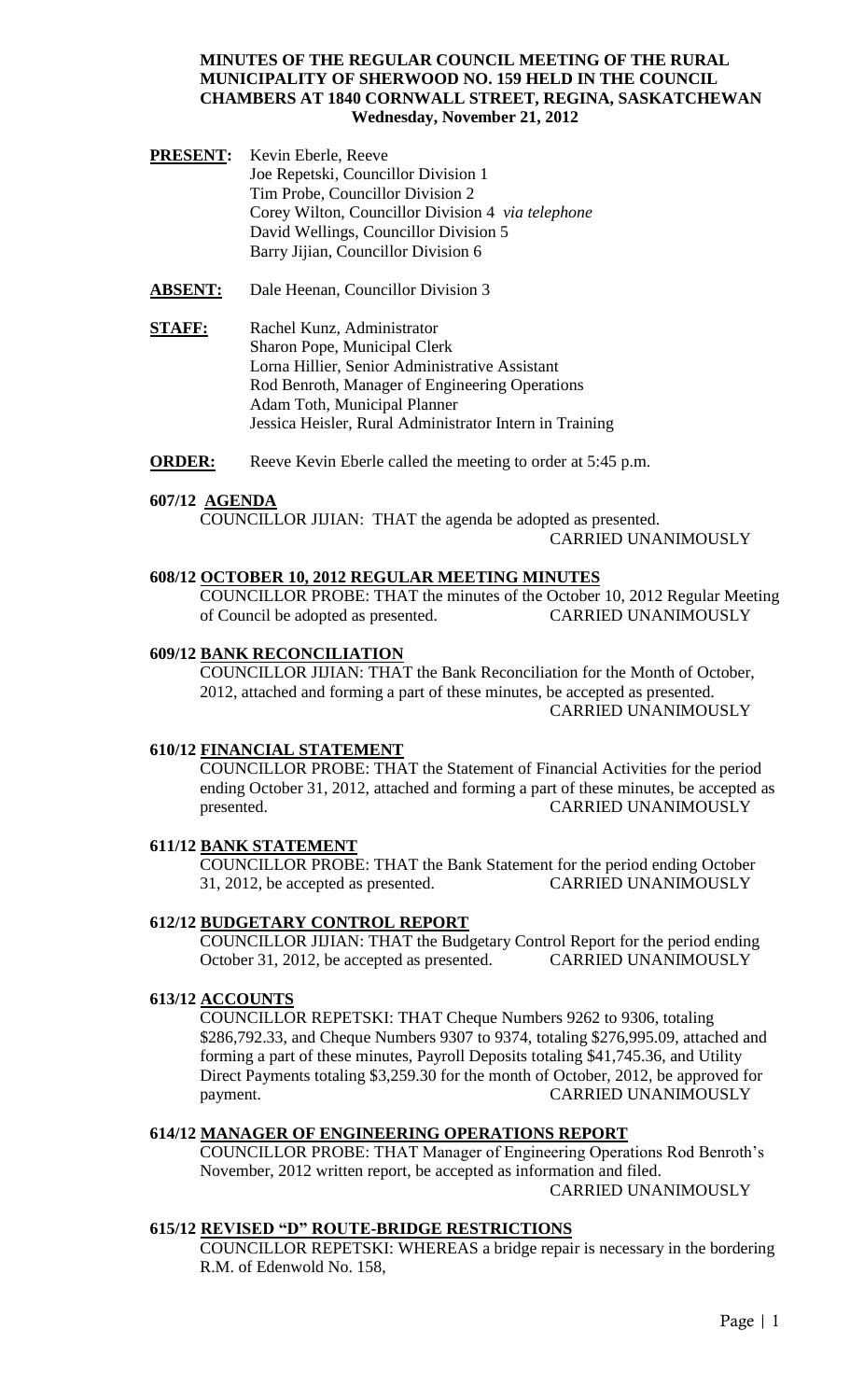#### **Resolution No. 615/12 continued,**

BE IT RESOLVED THAT Manager of Engineering Operations, Rod Benroth temporarily reroute the Highway No.1 South "D" Route for ratepayers with primary loads,

AND THAT R.M. of Sherwood No. 159 temporarily reroute certain over dimension loads where the length is not restricted to turning movements,

AND FURTHERMORE THAT a pre-inspection of the route is completed. CARRIED UNANIMOUSLY

*Councillor Dave Wellings entered Chambers at 5:58 p.m. Councillor Corey Wilton left Chambers at 5:58 p.m.*

#### **616/12 ROAD CLOSURE REQUEST**

COUNCILLOR REPETSKI: THAT 628079 Saskatchewan Ltd.'s request for a Road Closure on Pt-NE-23-17-19-W2, Blk/Par M, Plan 88R42982, be denied. CARRIED UNANIMOUSLY

## **617/12 AGRICULTURAL/RESIDENTIAL SUBDIVISION-PETER KOSTRON- SU13-12**

COUNCILLOR PROBE: WHEREAS Peter Kostron's application SU13-012 proposing to subdivide an existing yard site, complies with the current Sherwood Regina Zoning Bylaw No. 10/91,

BE IT RESOLVED THAT the R.M. of Sherwood No. 159 supports the approval of the proposed Agricultural/Residential subdivision of 4.1 hectare on SW-20-17-21-W2. CARRIED UNANIMOUSLY

## **618/12 REDUCE MINIMUM PARCEL SIZES-RLTL RENTAL LTD-RZ12-016**

COUNCILLOR WELLINGS: THAT RLTL Rentals Ltd.'s application RZ12-016 requesting a Zoning Bylaw Amendment to reduce minimum parcel sizes in the Industrial zone on Pt-SW-10-18-19-W2, Lot 13, Blk X, Plan 102019711, be denied. CARRIED UNANIMOUSLY

#### **619/12 REZONE AGRICULTURAL TO COUNTRY RESIDENTIAL-GERARD DOBRANSKI-RZ12-015**

COUNCILLOR REPETSKI: THAT WHEREAS Gerard Dobranski's application RZ12-015 proposing rezoning cannot be approved under the current Bylaw No. 10/91, BE IT RESOLVED THAT at the earliest opportunity, Municipal Planner, Adam Toth move forward with the amendment process to proposed R.M. of Sherwood No. 159 Bylaw No. 06/11 the Official Community Plan and R.M. of Sherwood No. 159 Bylaw No. 07/11 Zoning Bylaw, to rezone Pt-NW-33-18-21-W2, Ext 152, from Agricultural to Country Residential. CARRIED UNANIMOUSLY

### **620/12 TABLE TO REZONE AGRICULTURAL TO INDUSTRIAL-TECHNOLOGY CENTRE-RZ12-013**

COUNCILLOR PROBE: THAT SaskTel application RZ12-013, proposing to rezone from Agricultural to Industrial on Pt-NW-4-17-19-W2, Plan 101396583, Ext 66, be tabled until further information is received from Municipal Planner, Adam Toth regarding this application. CARRIED UNANIMOUSLY

## **621/12 TABLE TO REZONE AGRICULTURAL TO INDUSTRIAL-101214346 SASK LTD-RZ12-014**

COUNCILLOR REPETSKI: THAT 101214316 Saskatchewan Ltd. application RZ12- 014 proposing to rezone from Agricultural to Industrial on SW-23-18-20-W2, be tabled,

AND FURTHERMORE THAT Administration bring forward to Council a report including a concept plan for the development, proposed plan of subdivision and access to this parcel of land. CARRIED UNANIMOUSLY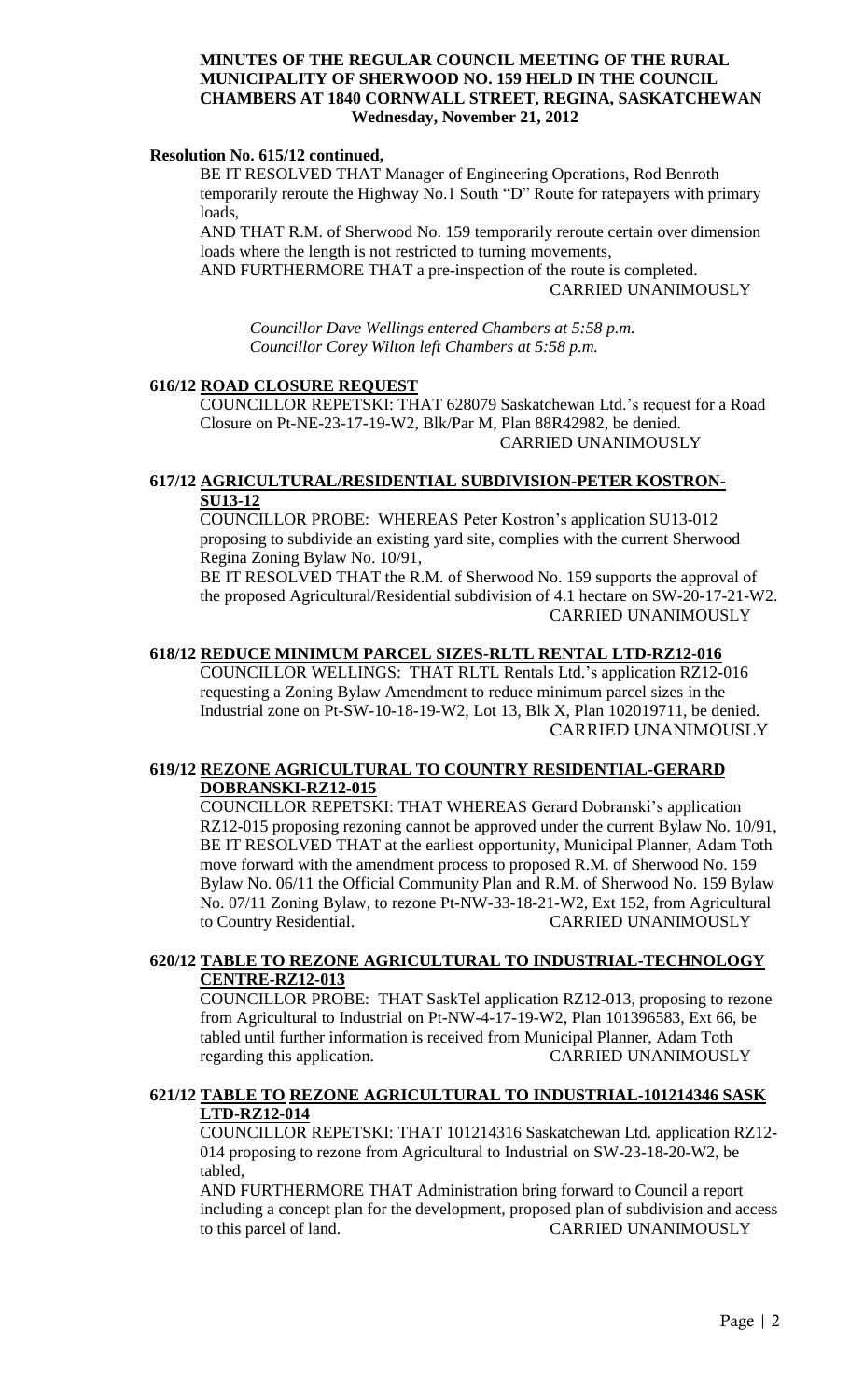# **622/12 TRUCK TERMINAL-101196187 SASK LTD-DU12-012**

COUNCILLOR JIJIAN: THAT 101196187 Saskatchewan Ltd. (Lipsett Holdings Ltd.) discretionary use application DU12-012 proposing the development of a Truck Terminal on Pt-SE-18-18-19-W2, LSD 2, be approved subject to the following conditions:

- 1. The developer obtain a building permit from the R.M. of Sherwood No. 159.
- 2. The developer respect and adhere to the site grading plan and drainage plan.
- 3. Any natural drainage in the area cannot be enhanced or impeded in any way without prior approval from the Water Security Agency. CARRIED UNANIMOUSLY

# **623/12 SELF STORAGE FACILITY-101194609 SASK LTD-DU12-013**

COUNCILLOR PROBE: THAT 101194609 Saskatchewan Ltd. (Morwood Properties) discretionary use application DU12-013 proposing a Public Mini Storage on Pt-NW-36-16-20-W2, Parcel GG, Plan FK 5302, be approved subject to the following conditions:

- 1. The developer obtain a building permit from the R.M. of Sherwood No. 159.
- 2. The developer work with R.M. of Sherwood No. 159 Manager of Engineering Operations with respect to developing adequate site grading and drainage.
- 3. Any natural drainage in the area cannot be enhanced or impeded in any way without prior approval from the Water Security Agency.

## CARRIED UNANIMOUSLY

# **624/12 MOBILE HOME-ACCESSORY TO AGRICULTURE-DU12-011**

COUNCILLOR JIJIAN: THAT Darryl Brown's discretionary use application DU12- 011 for a mobile home as an accessory to a farming operation on Pt-SE-19-18-21-W2, LSD 7, Ext 27, Parcel 144916982, be approved subject to the following conditions:

- 1. The developer obtain a building permit from the R.M. of Sherwood No. 159.
- 2. The developer respect and adhere to a site development plan as required by Professional Building Inspectors.
- 3. Any natural drainage in the area cannot be enhanced or impeded in any way without prior approval from the Water Security Agency.
- 4. The applicant contact SaskTel before construction to establish locates of their facilities that run through the property on valid unregistered easements. CARRIED UNANIMOUSLY

#### **625/12 WELDING & MACHINE SHOP EXPANSION-101180774 SASK LTD- DU12-014**

COUNCILLOR PROBE: THAT 101180774 Saskatchewan Ltd. (Regina Metals) discretionary use application DU12-014 for the proposed expansion of the welding shop on Pt-SW-18-18-19-W2, Lot 1, Blk K, Plan 73R02107, be approved subject to the following conditions:

- 1. The developer obtain a building permit from the R.M. of Sherwood No. 159.
- 2. Any natural drainage in the area cannot be enhanced or impeded in any way without first checking with the Water Security Agency and the R.M. of Sherwood No. 159, Manager of Engineering Operations.

CARRIED UNANIMOUSLY

## **626/12 ADMINISTRATOR REPORT**

COUNCILLOR JIJIAN: THAT Administrator Rachel Kunz's November, 2012 verbal report be accepted as presented.

# **627/12 MONTHLY ACTIONS TAKEN LIST**

COUNCILLOR PROBE: THAT Administrator Rachel Kunz's Monthly Action Spreadsheet as of November 14, 2012, be accepted as information and filed.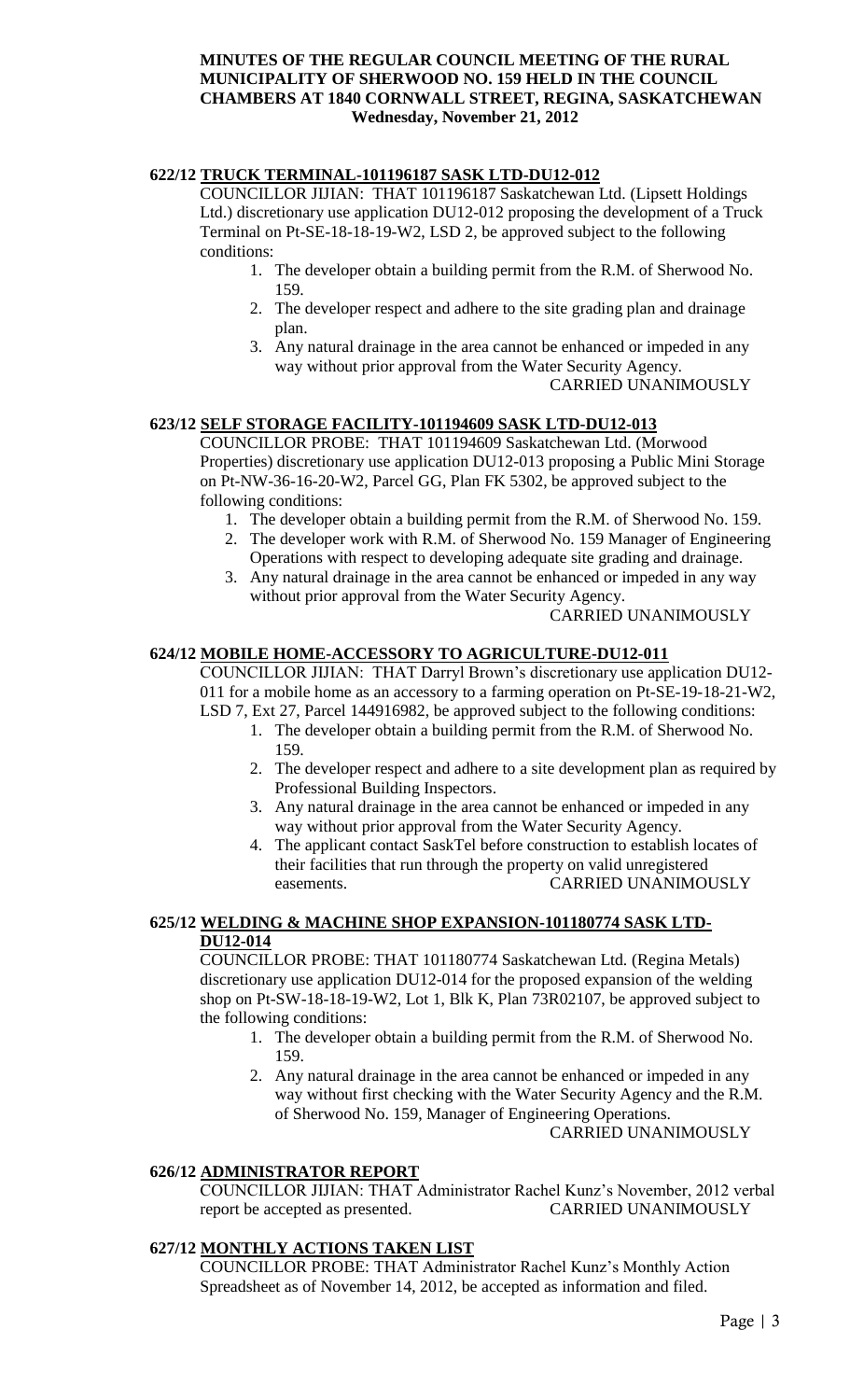#### CARRIED UNANIMOUSLY

### **628/12 PEST CONTROL OFFICER REMUNERATION**

COUNCILLOR REPETSKI: THAT remuneration for Mr. Jim King, Pest Control Officer for the R.M. of Sherwood No. 159 be increased to \$40.00 per call for 2013 and 2014. CARRIED UNANIMOUSLY

## **629/12 SASKPOWER SHAND GREENHOUSE-2013 TREE DISTRIBUTION PROGRAM**

COUNCILLOR REPETSKI: THAT the R.M. of Sherwood No. 159 assist SaskPower in continuing the Tree Distribution Program by allowing the R.M. of Sherwood No. 159 shop to be a distribution centre for trees in the spring of 2013.

CARRIED UNANIMOUSLY

# **630/12 HOLIDAY HOURS-OFFICE STAFF & MANAGEMENT**

COUNCILLOR WELLINGS: THAT the R.M. of Sherwood No. 159 Administration Office be closed all day December  $24^{th}$ ,  $25^{th}$  and  $26^{th}$ ,  $2012$ ; AND FURTHERMORE THAT the office also be closed at 12:00 p.m. (noon) on December  $31<sup>st</sup>$ , 2012 and all day January  $1<sup>st</sup>$ , 2013. CARRIED UNANIMOUSLY

## **631/12 MCDP INTER-MUNICIPAL CONFERENCE**

COUNCILLOR REPETSKI: THAT Manager of Engineering Operations, Rod Benroth, Municipal Planner, Adam Toth and interested members of Council be authorized to attend the Municipal Capacity Development Program Inter-Municipal Conference being held November 28<sup>th</sup> and 29<sup>th</sup>, 2012, in Regina, Saskatchewan. CARRIED UNANIMOUSLY

## **REGINA AIRPORT AUTHORITY-COMMUNITY CONSULTATIVE COMMITTEE**

COUNCILLOR WELLINGS: THAT Councillor Barry Jijian be authorized to attend the Regina Airport Authority Community Consultative Committee meeting being held Tuesday, November  $27<sup>th</sup>$ , 2012.

## **AMENDMENT:**

COUNCILLOR REPETSKI: THAT the motion be amended by adding: "and other interested members of Council", after "Jijian". CARRIED UNANIMOUSLY

#### **632/12 REGINA AIRPORT AUTHORITY-COMMUNITY CONSULTATIVE COMMITTEE**

COUNCILLOR WELLINGS: THAT Councillor Barry Jijian and other interested members of Council, be authorized to attend the Regina Airport Authority Community Consultative Committee meeting being held Tuesday, November 27<sup>th</sup>, 2012. CARRIED UNANIMOUSLY

#### **633/12 REVOLVING LINE OF CREDIT-CONEXUS CREDIT UNION**

COUNCILLOR REPETSKI: WHEREAS the R.M. of Sherwood No. 159 does not currently have a revolving Line of Credit; and

WHEREAS it is good business to have a Line of Credit in place,

BE IT RESOLVED THAT the R.M. of Sherwood No. 159 obtain a Revolving Line of Credit from the Conexus Credit Union; and

THAT the following documents, attached and forming part of these minutes, be sealed and ratified:

Conexus Offer to Finance

Conexus Farm/Business Revolving Line of Credit Agreement

Certified Copy of Resolution re the authorization of a Specific Loan

Certified Copy of Resolution re the Borrowing of Money

Certificate re Borrowing Limit

General Security Agreement CARRIED UNANIMOUSLY

# **634/12 RESCIND RESOLUTION NO. 101/12**

COUNCILLOR WELLINGS: THAT Resolution No. 101/12 of the February 13, 2012 Special Meeting of Council, be rescinded. CARRIED UNANIMOUSLY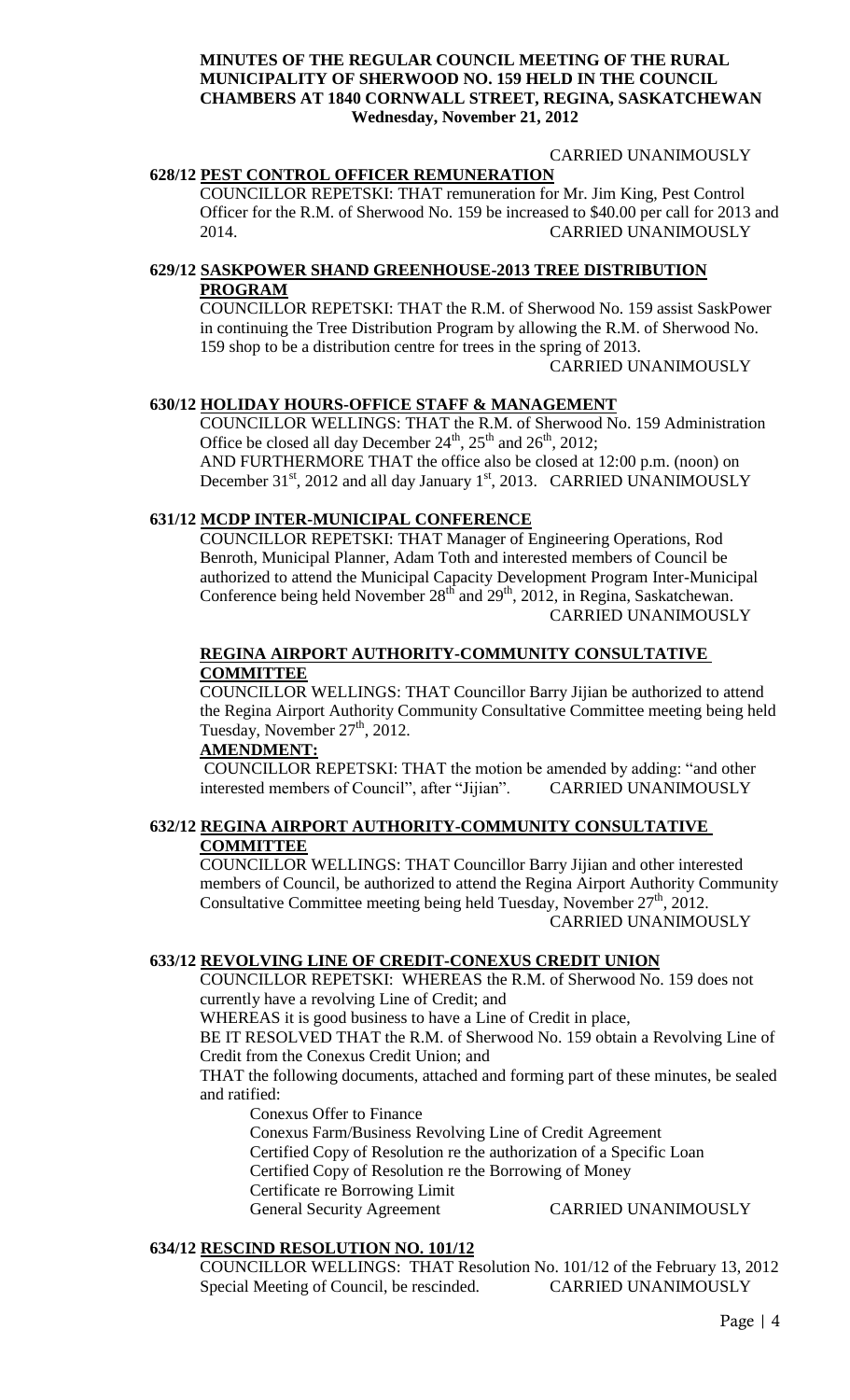# **635/12 ANNEXATION OF FLEET STREET BRIDGE**

COUNCILLOR REPETSKI: THAT the R.M. of Sherwood No. 159 apply for annexation of the Fleet Street Bridge from the City of Regina with the intent of repairing and reopening the bridge to traffic. CARRIED UNANIMOUSLY

## **MOOSE JAW-REGINA INDUSTRIAL CORRIDOR**

COUNCILLOR REPETSKI: THAT Councillors Dale Heenan and Tim Probe be appointed as the R.M. of Sherwood No. 159 representatives to the Moose Jaw-Regina Industrial Corridor Stakeholders Committee,

AND FURTHERMORE THAT Mr. Dwight Mercer of DGMercer Eco Research be invited to make a presentation to Council.

#### **AMENDMENT:**

COUNCILLOR WELLINGS: THAT the motion be amended by adding "Reeve Kevin Eberle be appointed,

AND THAT Councillor Dale Heenan be appointed as an alternate."

FOR: Eberle, Probe, Wellings, Jijian AGAINST: Repetski CARRIED

## **636/12 MOOSE JAW-REGINA INDUSTRIAL CORRIDOR**

COUNCILLOR REPETSKI: THAT Reeve Kevin Eberle and Councillor Tim Probe be appointed as the R.M. of Sherwood No. 159 representative to the Moose Jaw-Regina Industrial Corridor Stakeholders Committee,

AND THAT Councillor Dale Heenan be appointed as an alternate,

AND FURTHERMORE THAT Mr. Dwight Mercer of DGMercer Eco Research be invited to make a presentation to Council.

FOR: Eberle, Probe, Wellings, Jijian

AGAINST: Repetski CARRIED

#### **637/12 SOUTH CENTRAL TRANSPORTATION PLANNING COMMITTEE**

COUNCILLOR REPETSKI: THAT Administrator, Rachel Kunz contact the South Central Transportation Planning Committee to invite a representative to make a presentation to R.M. of Sherwood No. 159 Council early in 2013.

CARRIED UNANIMOUSLY

#### **638/12 CORRESPONDENCE**

COUNCILLOR JIJIAN: THAT the following correspondence be accepted as information and filed:

- **a.** SaskPower-Municipal Seasonal Lighting Program
- **b.** CNIB Regina
- **c.** Neil Squire Society-Letter of Thank you
- **d.** RCMP-News Release
- **e.** South Central Transportation Planning Committee-2013 Meeting Scheduling
- **f.** Saskatchewan Federation of Police Officers-2012 Crime Prevention Guide
- **g.** Request for Approach Improvement-James Farley

CARRIED UNANIMOUSLY

# **639/12 CALL SPECIAL MEETING**

COUNCILLOR WELLINGS: THAT Administrator, Rachel Kunz call a Special Meeting of Council to accommodate Potzus Paving & Road Maintenance Ltd. discretionary use application DU12-015, for gravel extraction on SW-23-18-21-W2. CARRIED UNANIMOUSLY

#### **640/12 BYLAW NO. 33/12-A BYLAW TO ESTABLISH A FEE FOR PLANNING RELATED SERVICES**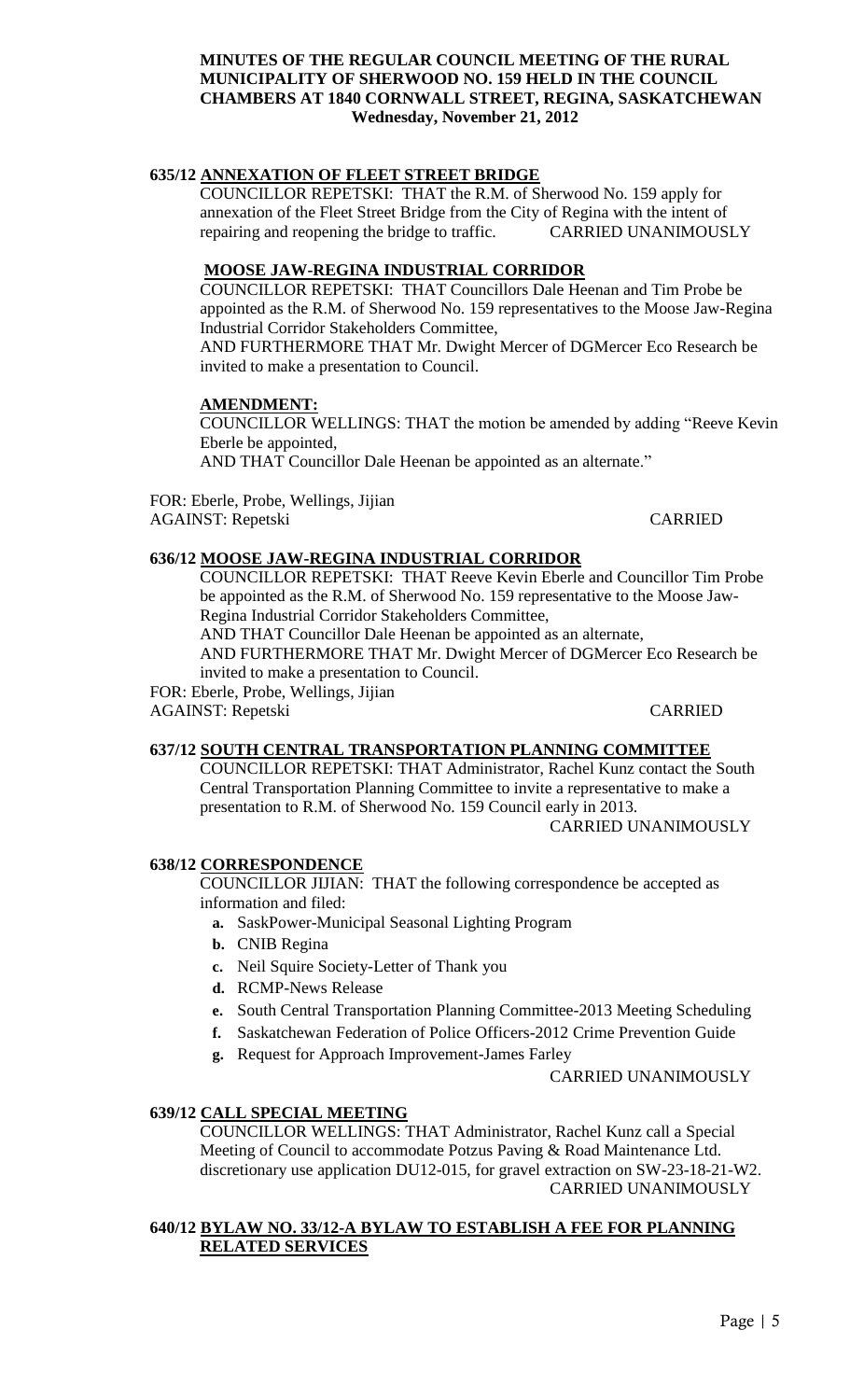COUNCILLOR PROBE: THAT Bylaw No. 33/12, a Bylaw to Establish a Fee for Planning Related Services in the R.M. of Sherwood No. 159, be introduced and read a first time. CARRIED UNANIMOUSLY

## **641/12 BYLAW NO. 34/12-A BYLAW TO AMEND DEVELOPMENT BYLAW NO. 9/91**

COUNCILLOR JIJIAN: THAT Bylaw No. 34/12, a Bylaw to Amend the Sherwood-Regina Planning District Development Plan No. 9/91 to re-designate Pt-NE-24-18-20- W2, Parcel D, Plan No. 101857024 from A-Agricultural to I-Industrial, be introduced and read a first time. CARRIED UNANIMOUSLY

## **642/12 BYLAW NO. 35/12-A BYLAW TO AMEND ZONING BYLAW NO. 10/91**

COUNCILLOR WELLINGS: THAT Bylaw No. 35/12, a Bylaw to Amend the Sherwood-Regina Planning District Zoning Bylaw No. 10/91 to rezone Pt-NE-24-18- 20-W2, Parcel D, Plan No. 101857024, from A-Agricultural to I-Industrial, be introduced and read a first time. CARRIED UNANIMOUSLY

# **643/12 BYLAW NO. 36/12-A BYLAW TO AMEND ZONING BYLAW NO. 10/91**

COUNCILLOR REPETSKI: THAT Bylaw No. 36/12, a Bylaw to Amend the Sherwood-Regina Planning District Zoning Bylaw No. 10/91, to accommodate a Vocational School as a discretionary use in the I-Industrial zone, be introduced and read a first time. CARRIED UNANIMOUSLY

# **644/12 BYLAW NO. 37/12-A BYLAW TO AMEND DEVELOPMENT BYLAW NO. 9/91**

COUNCILLOR JIJIAN: THAT Bylaw No. 37/12, a Bylaw to Amend Map 13 attached to Bylaw No. 9/91,the Sherwood-Regina Planning District Development Plan, by removing the Potential alternative Long Range Growth Options designation from Pt-NW-24-17-19-W2, Blk/Parcel J, Plan 84R63614, Ext 0, be introduced and read a first time. CARRIED UNANIMOUSLY

#### **645/12 BYLAW NO. 38/12-A BYLAW TO AMEND ZONING BYLAW NO.10/91**

COUNCILLOR PROBE: THAT Bylaw No. 38/12, a Bylaw to Amend the Sherwood-Regina Planning District Zoning Bylaw No. 10/91 to rezone Pt-NW-24-17-19-W2, Blk/Parcel J, Plan 84R63614, Ext 0, from A-Agricultural to C-Commercial and also to add "Building supply stores and warehouses which may include light manufacturing and wholesale", as a discretionary use in the C-Commercial zone, be introduced and read a first time. CARRIED UNANIMOUSLY

# **646/12 PRIVATE SESSION**

COUNCILLOR REPETSKI: THAT this meeting go into private session at 6:42 p.m. CARRIED UNANIMOUSLY

*Municipal Clerk Sharon Pope, Senior Administrative Assistant Lorna Hillier, Rural Administrator Intern in Training Jessica Heisler, Manager of Engineering Operations Rod Benroth and Municipal Planner Adam Toth left Chambers at 6:42 p.m.*

# **647/12 RECONVENE**

COUNCILLOR PROBE: THAT this meeting reconvene into regular session at 7:19 p.m. CARRIED UNANIMOUSLY

#### **648/12 REQUEST FOR PROPOSAL-FUTURE POTABLE WATER SOURCE**

COUNCILLOR PROBE: THAT Administrator, Rachel Kunz send a Request for Proposal to a minimum of three consultants for a feasibility study for a future potable water source in the R.M. of Sherwood No. 159,

AND FURTHERMORE THAT Administrator, Rachel Kunz and Manager of Engineering Operations, Rod Benroth award the contract to the best qualified proposal. CARRIED UNANIMOUSLY

# **649/12 ADJOURNMENT**